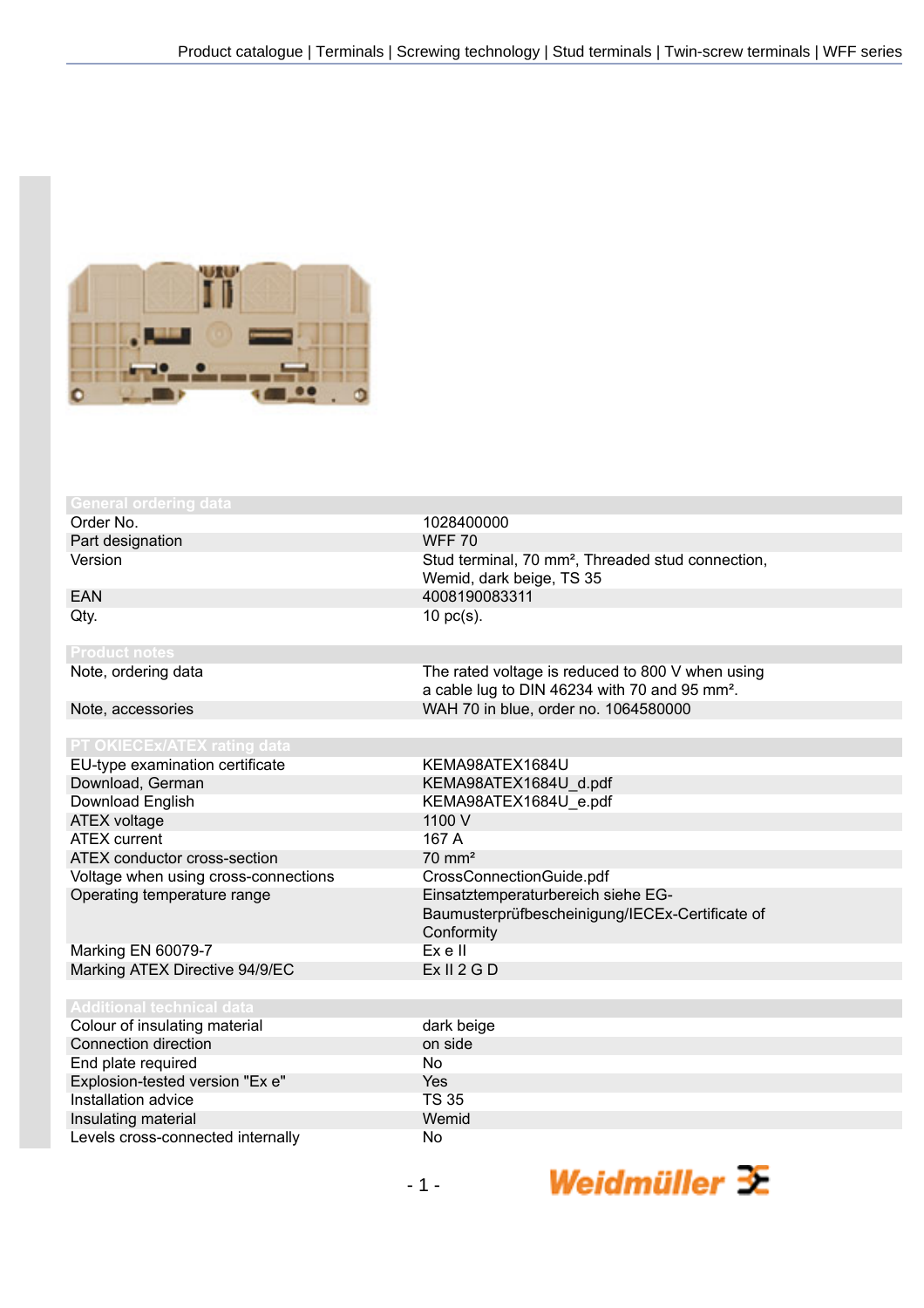| <b>Additional technical data</b>                  |                            |
|---------------------------------------------------|----------------------------|
| No. of identical terminals                        | 1                          |
| No. of levels                                     | 1                          |
| No. of terminal strips per level                  | $\overline{2}$             |
| Open sides                                        | closed                     |
| Operating temperature range                       | $-50 °C$ , + 120 °C        |
| Product family                                    | <b>W-Series</b>            |
| Type of connection                                | Screwed                    |
| Type of mounting                                  | Snap-on                    |
| UL 94 flammability rating of insulation material  | $V-0$                      |
| Version                                           | Feed-through terminal      |
|                                                   |                            |
| <b>CSA rating data</b>                            |                            |
| Voltage (CSA)                                     | 600 V                      |
| <b>CSA current</b>                                | 170 A                      |
| Min. cross-section (CSA)                          | <b>AWG 14</b>              |
| Max. cross-section (CSA)                          | <b>AWG 2/0</b>             |
|                                                   |                            |
| <b>Conductors for clamping (rated connection)</b> |                            |
| Type of connection                                | Threaded stud connection   |
| Connection direction                              | on side                    |
| Flexible, min.                                    | $2.5$ mm <sup>2</sup>      |
| Flexible, max.                                    | $95 \text{ mm}^2$          |
|                                                   |                            |
| <b>Dimensions</b>                                 |                            |
| Width                                             | 32 mm                      |
| Height of lowest version                          | 64 mm                      |
| Length                                            | 132 mm                     |
| Weight                                            | 176.5 g                    |
| TS 35 offset                                      | 66 mm                      |
|                                                   |                            |
| <b>Rating data</b>                                |                            |
| Rated cross-section                               | $70 \text{ mm}^2$          |
| Rated voltage                                     | 1,000 V                    |
| Rated impulse voltage                             | 8 kV                       |
| Rated current                                     | 192 A                      |
| Current with max. conductor                       | 232 A                      |
| Pollution severity                                | 3                          |
|                                                   |                            |
| <b>Strap connection</b>                           |                            |
| Gauge to EN 50043                                 | C6                         |
| Strap 1, max.                                     | $4 \times 20 \times 1$     |
| Strap 1, min.                                     | $2 \times 15.5 \times 0.8$ |
| Strap 2, max.                                     | $6 \times 15.5 \times 0.8$ |
| Strap 2, min.                                     | 4 x 15.5 x 0.8             |
|                                                   |                            |
| <b>Stud connection</b>                            |                            |
| 2 cable lugs to DIN 46234                         | $1670$ mm <sup>2</sup>     |
| 2 cable lugs to DIN 46234                         | $2.570$ mm <sup>2</sup>    |
| Cable lug to DIN 46234                            | $1670$ mm <sup>2</sup>     |
| Cable lug to DIN 46234                            | $2.595$ mm <sup>2</sup>    |
| Clamping range, max.                              | $95 \text{ mm}^2$          |

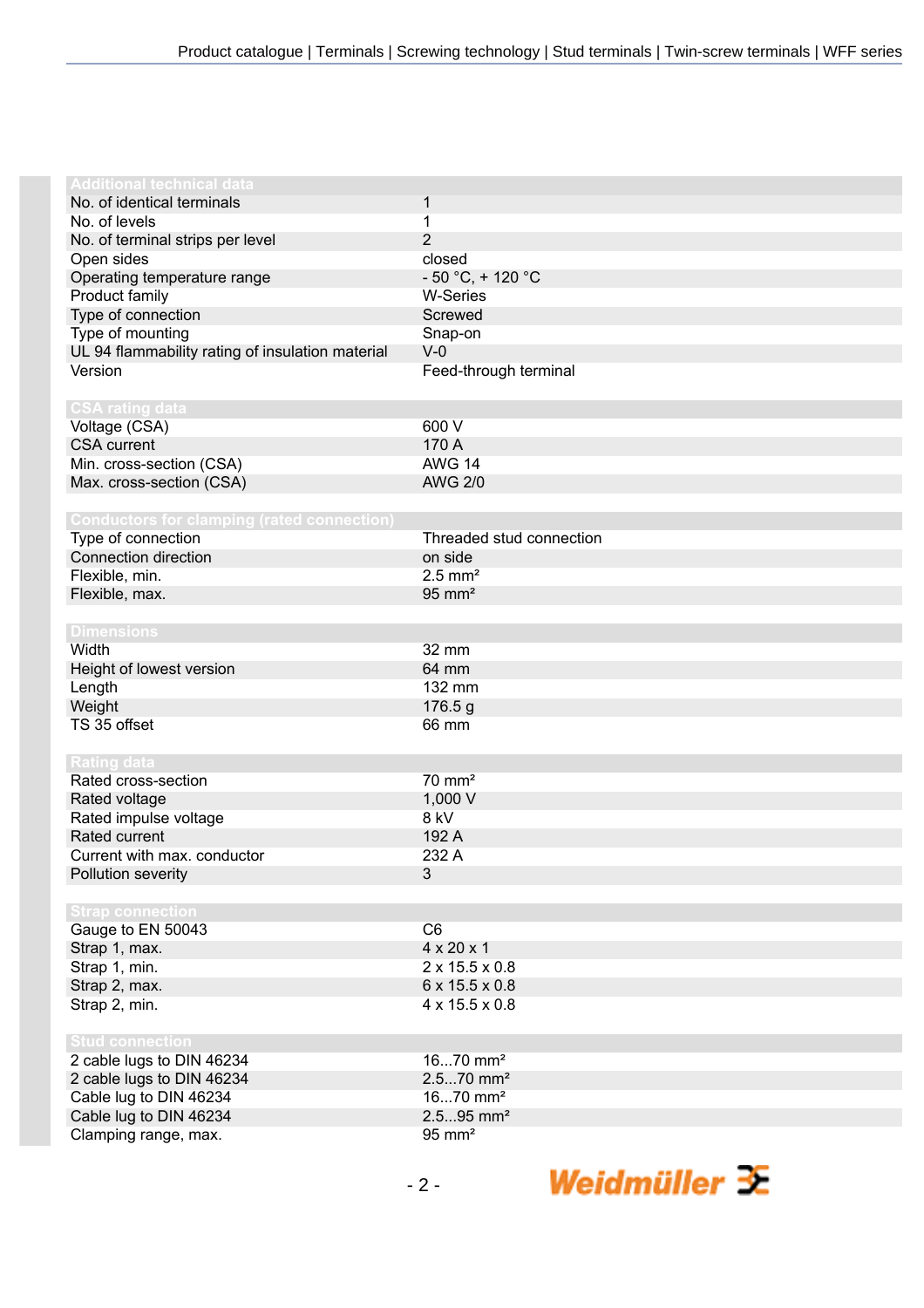| $2.5$ mm <sup>2</sup> |
|-----------------------|
| M 8                   |
| $6.012$ Nm            |
|                       |
|                       |
| 1.000 V               |
| 175 A                 |
| <b>AWG 14</b>         |
| <b>AWG 2/0</b>        |
|                       |

Approvals institutes



## **Downloads**

1028400000\_16357\_WFF\_70\_STP.stp

| <b>Classifications</b> |           |
|------------------------|-----------|
| eClass 4.1             | ΝK        |
| eClass 5.0             | ΝK        |
| eClass 5.1             | <b>NK</b> |

## **Similar products**

| Order No.  | Part designation  | <b>Version</b>                                                                                 |
|------------|-------------------|------------------------------------------------------------------------------------------------|
| 1028300000 | <b>WFF 35</b>     | Stud terminal, 35 mm <sup>2</sup> , Threaded stud connection, Wemid, dark<br>beige, TS 35      |
| 1028380000 | <b>WFF 35 BL</b>  | Stud terminal, 35 mm <sup>2</sup> , Threaded stud connection, Wemid, blue, TS<br>35            |
| 1028480000 | WFF 70 BL         | Stud terminal, 70 mm <sup>2</sup> , Threaded stud connection, Wemid, blue/light<br>blue, TS 35 |
| 1028500000 | <b>WFF 120</b>    | Stud terminal, 120 mm <sup>2</sup> , Threaded stud connection, Wemid, dark<br>beige, TS 35     |
| 1028580000 | <b>WFF 120 BL</b> | Stud terminal, 120 mm <sup>2</sup> , Threaded stud connection, Wemid, blue,<br><b>TS 35</b>    |